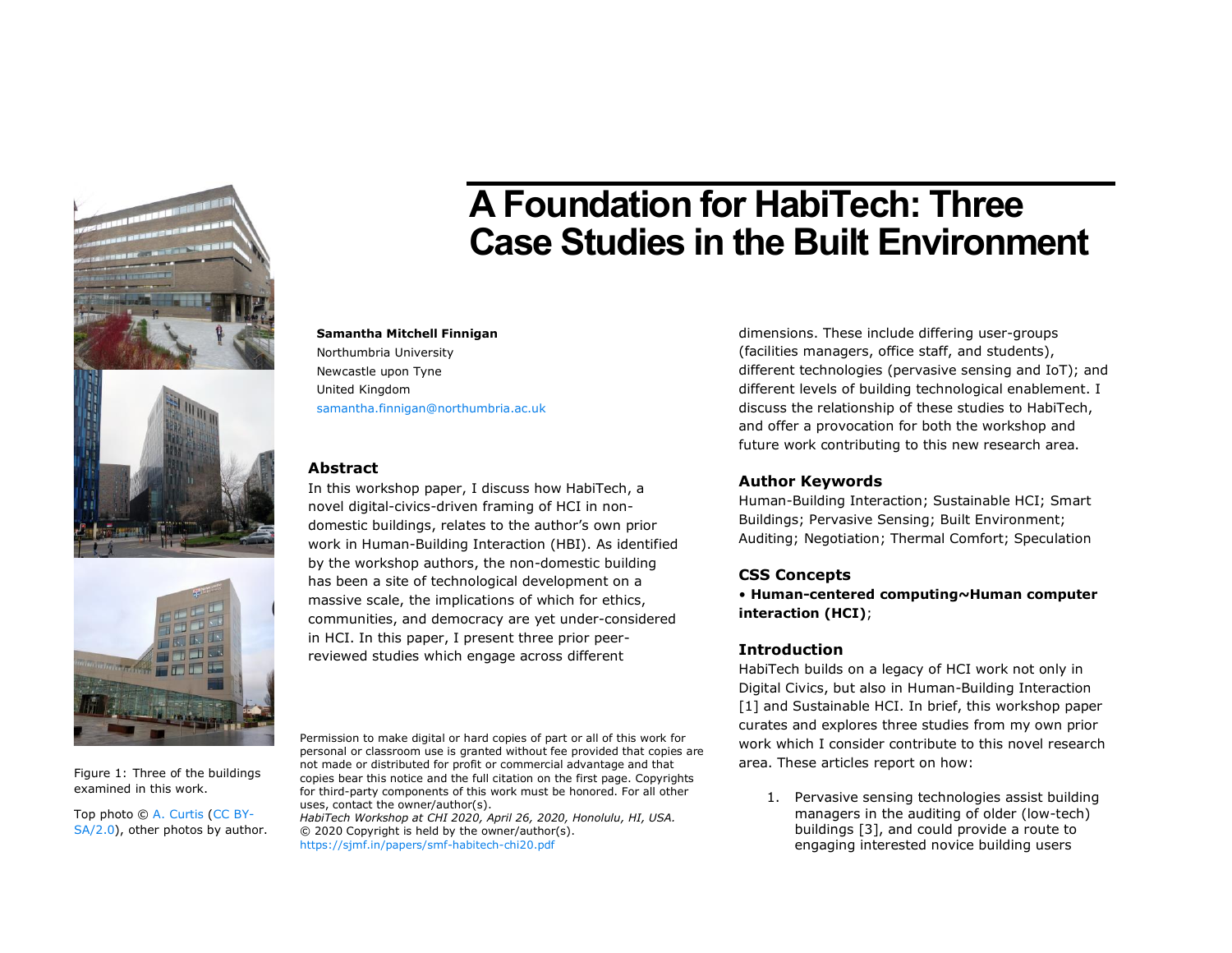

Figure 2: An auditor pairs an environment sensor with a base unit during deployment

<span id="page-1-1"></span>The works presented in this workshop paper relate to the following four themes from the HabiTech workshop call:

- Data interfaces embedded in architectural space (paper 2);
- Encouraging the emergence of communities among building users (p 2,3);
- User-driven building design, building management, and facility maintenance. (p 1,2,3); and
- Ethics of building-based personal data. (p 1,2,3).
- 2. Office staff engage with their thermal comfort in a shared (modern) office, leading to shared understandings of temperature [\[2\]](#page-3-2)
- 3. Students in a smart building might be better involved in the management process, through building walks and speculative futuring [\[4\]](#page-3-3)

These case studies mainly examined university campus buildings [\(Figure 1\)](#page-0-0) built from the 1960s to 2010s, at different stages of the building lifecycle. Engaging in workshops and discussions with both management and occupants, I investigated how technologies embedded within them act on and affect the socio-technical fabric of spaces, and the practices of their occupants. The findings of this research have often been relevant to the proposed HabiTech agenda, and I describe these links along with the context of the studies below.

# **Case Study 1: Augmenting Audits**

*Exploring the Role of Sensor Toolkits in Sustainable Buildings Management*

The first study considers professional facilities management staff (FMs) and postgraduate students learning to perform energy audits [\[3\].](#page-3-1) Auditors gather data on facilities to correct gaps in knowledge, apply for funding, and ensure compliance with standards. Initial interviews with FMs showed that the scope for what can be audited is limited by infrastructure in older buildings [\(Figure 1,](#page-0-0) top). Many are served only by a single meter for electricity and gas supplies and are not connected to a BMS (Building Management System). FMs therefore had no way of knowing how much energy is in use by lighting, heating, or by occupants, instead relying on percentages and estimates in their calculations.

Pervasive sensing technologies [\(Figure 3\)](#page-1-0) offer a way to address this information gap. "Sensor toolkits" were

developed, then deployed with both FMs and novice postgraduates, allowing collection of environmental data [\(Figure 2\)](#page-1-1). Reports produced from data afforded analysis to toolkit users, though some FMs preferred to run their own analysis. The sensors found application in addressing auditors' questions such as "how long is the lighting switched on in this area?" but also presented challenges in their deployment and use.



<span id="page-1-0"></span>Figure 3: The BuildAX environment sensor, incorporating temperature, humidity, light, movement and magnetic sensors.

The findings, with direct relevance for HabiTech, elaborate on the experiences of these auditors, and the challenges and tensions in using sensor data. This included a tension of consent and accountability, leading student auditors to question the privacy issues in environmental data collection and ask to what extent building managers should be able to analyse the working practices of occupants. Even though it is difficult to infer the purpose of activity from PIR movement sensor data, in the workplace context this is still problematic: the provision of tools to FMs alone reinforces the manager/occupant power dynamic. Yet, novice auditors in this study demonstrated they were capable of processing and understanding sensor data, leading to possibilities for the inclusion of occupants in future user-driven building management processes.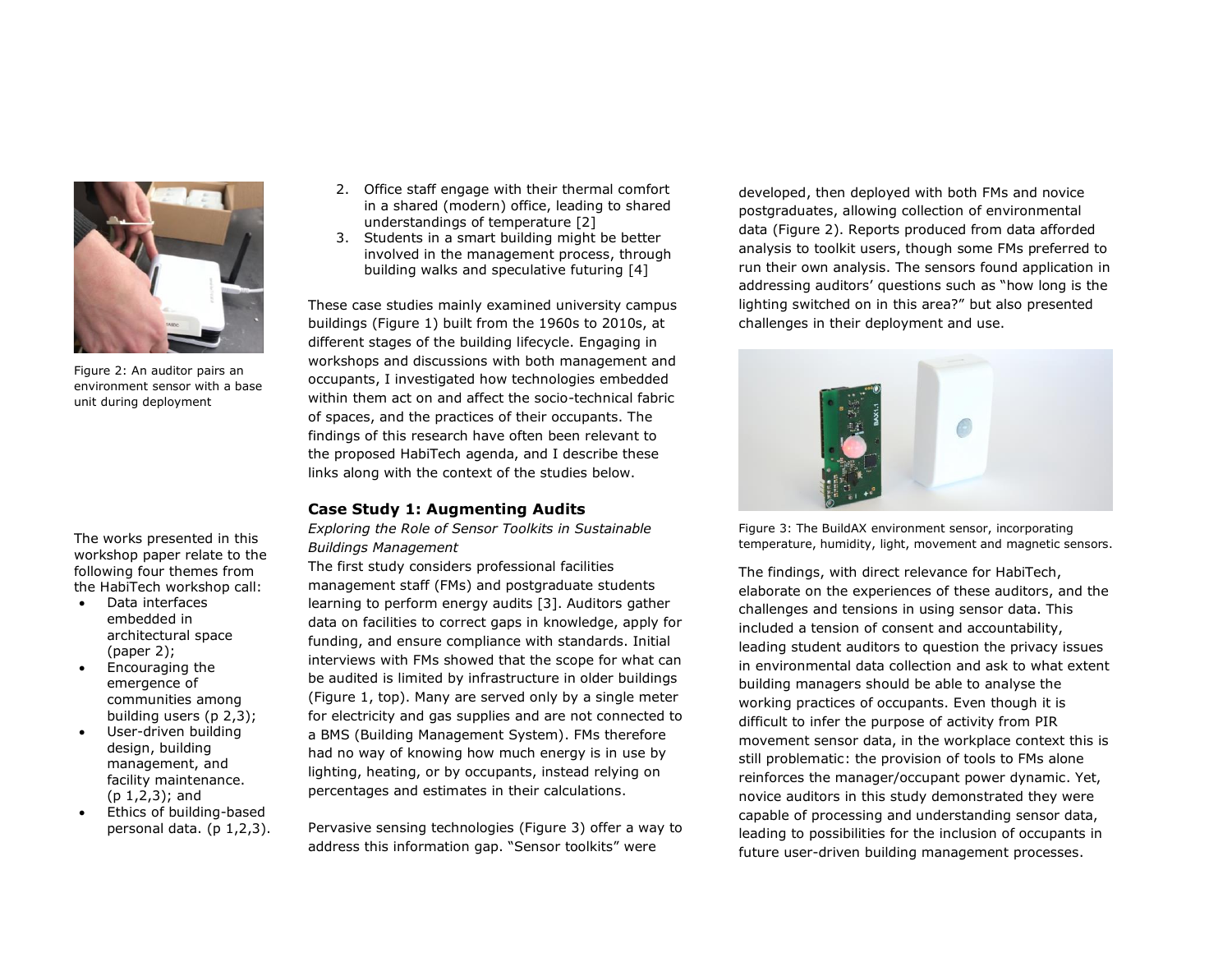

Figure 4: A bar graph showing one hour of survey results, as displayed on a tablet interface next to the HVAC controller in the study office.



Figure 5: Engagement with the survey device over the study period. Note the considerable use of the 'fine' category (teal). We considered it important to include this category, as complaints are often driven by discomfort, leaving managers with no useful feedback when conditions are OK.

#### **Case Study 2: ThermoKiosk**

*Investigating Roles for Digital Surveys of Thermal Experience in Workplace Comfort Management* While the first study dealt with quantitative sensor data, the second [\[2\]](#page-3-2) reports on a study of thermal comfort in a modern building, built 2012 [\(Figure 1,](#page-0-0) centre). Thermal comfort is often contested, experience of it differing with many factors including an individual's gender, metabolism, clothing, or location in the room. The office had a history of complaints of both overheating and over-cooling, and was temperature regulated by a HVAC system controlled by occupants using two panels on the wall. Control had been given to occupants following unresolved discomfort complaints, moving from fully automated to manual use. We wanted to study the role of subjective data in comfort, as contrary to popular understanding, occupants' feelings of personal comfort barely seemed related to our quantitative measurements of temperature at all.

A digital survey system was produced and deployed in the office, affording real-time input of personal subjective comfort. Comfort was measured along a five-point Likert-type scale, from "boiling" to "freezing," with "I'm fine" in the middle. Timestamped buttonpresses are logged to a remote database, along with temperature measurements from the BuildAX system described above. A sliding window of the last hour of data inputs was visualised on a tablet display, affixed to the wall next to the air conditioning controller.

With regards to HabiTech, the presence of the ThermoKiosk probe and embedded display led to improved awareness of the subjectivity of thermal comfort (and how it differed for other occupants) and therefore changed how occupants rationalised and

acted on discomfort. The politics of the office included a social stigma associated with expressing discomfort, which the device overcame in a non-confrontational way perceived as being inclusive of differing opinions. As a result of the data collected, management also discovered that, regardless of the temperature, occupants were uncomfortably cold as soon as the HVAC was put into 'cool' mode, as they were blasted with cold air from the vents. Occupants hoped that these data would be useful in making changes to the way the air conditioning was programmed by management, giving a new channel of engagement for this community with the management process.



Figure 6: Interacting with the ThermoKiosk digital survey tool

# **Case Study 3: "No powers, man!"**

*A Student Perspective on Designing University Smart Building Interactions*

The final study [\[4\]](#page-3-3) examines a "smart building" newly opened in 2017 [\(Figure 1,](#page-0-0) bottom). This highly sensoraugmented building, backed by a reactive BMS system, claims to offer better energy performance and enhanced occupant experience. Yet, in this third paper, I argue that this is limited by established approaches to building management, delivered top-down through professional facilities management teams, opening up an interaction-gap between occupants and the spaces they inhabit. There is scope here for designing new